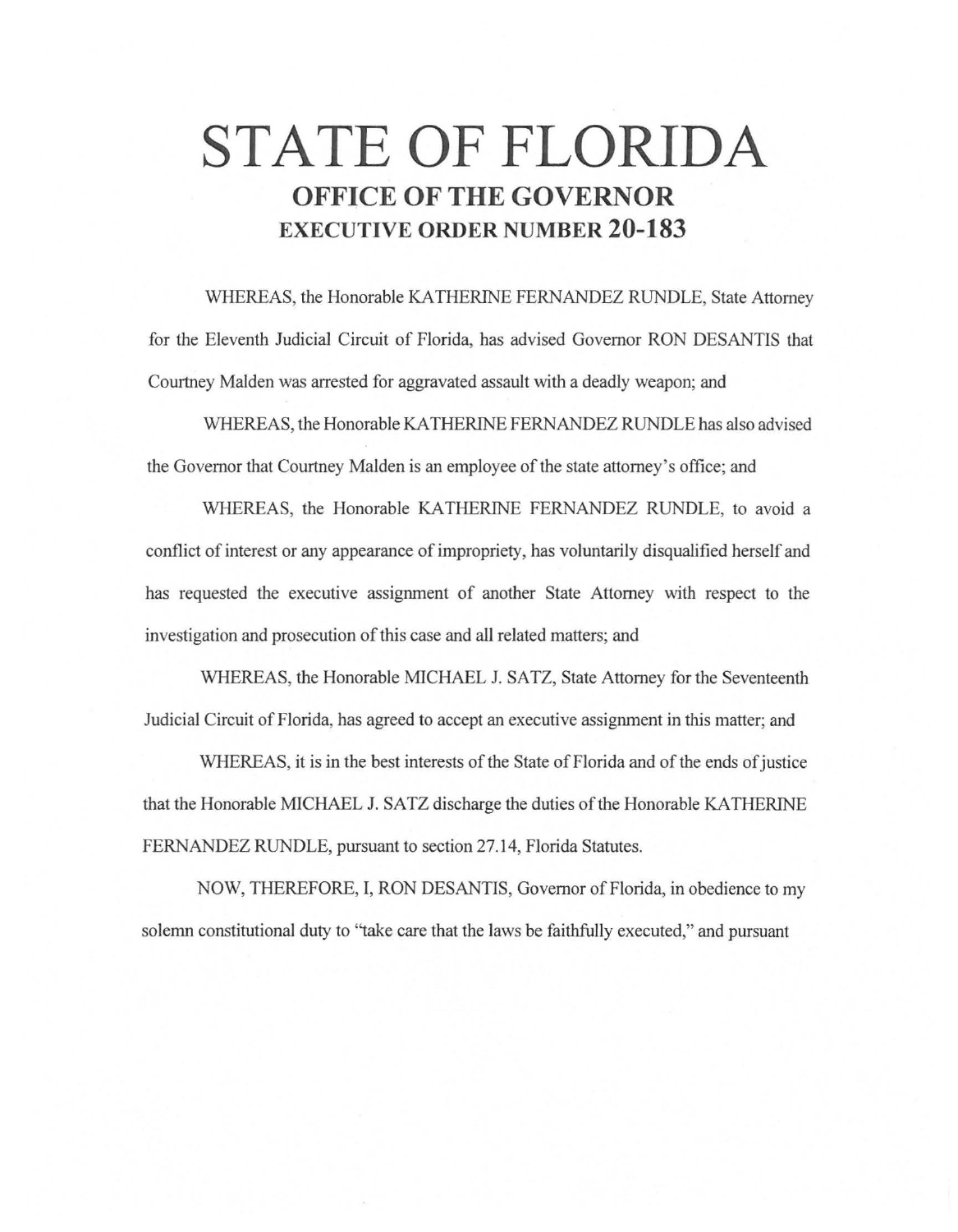to the Constitution and laws of the State of Florida, issue the following Executive Order, effective immediately:

## Section 1.

The Honorable MICHAEL J. SATZ, State Attorney for the Seventeenth Judicial Circuit of Florida, referred to as the "Assigned State Attorney," is assigned to discharge the duties of the Honorable KATHERINE FERNANDEZ RUNDLE, State Attorney for the Eleventh Judicial Circuit of Florida, as they relate to the investigation, prosecution, and all matters related to Courtney Malden.

#### Section 2.

The Assigned State Attorney or one or more Assistant State Attorneys and Investigators, who have been designated by the Assigned State Attorney, shall proceed immediately to the Eleventh Judicial Circuit of Florida, and are vested with the authority to perform the duties prescribed herein.

### Section 3.

All residents of the Eleventh Judicial Circuit are requested, and all public officials are directed, to cooperate and render whatever assistance is necessary to the Assigned State Attorney, so that justice may be served.

## Section 4.

The period of this Executive Assignment shall be for one (1) year, to and including August 4, 2021.